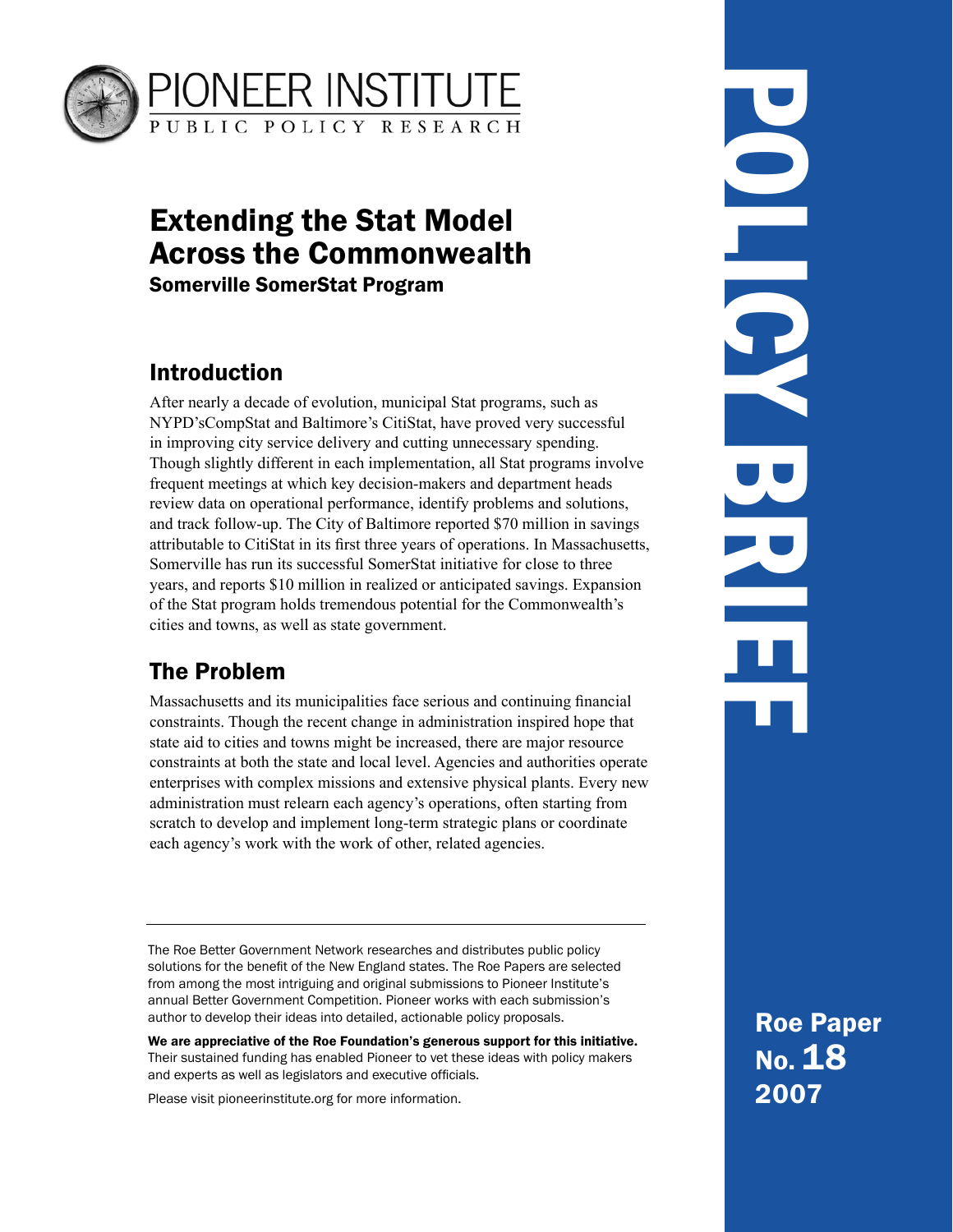Towns and cities must manage a diverse set of operations, ranging from the provision of social services for senior citizens to the delivery of running water and sewer services to every household and business. Municipal management structures are often antiquated and flat, with as many as  $20$  or  $30$ department heads reporting directly to a mayor or city manager. Executive terms can be as short as two years. Recent state budget cuts to municipalities have put tremendous pressure on municipal operations, removing a layer of funding that may have helped camouflage the ineffectiveness of the typical management model.

## The Solution

Stat programs give municipal leadership a comprehensive picture of departmental operations so that problems can be flagged early, possible solutions can be discussed amongst key decisionmakers, coordination across departments can be increased, and implementation of agreed-upon plans can be carefully monitored over time. SomerStat proposes the replication of the Stat model in two complementary ways. First, SomerStat proposes piloting the Stat model within a state-level agency or authority. Second, SomerStat proposes state provision of incentives and resources to help cities and towns start their own Stat programs.

#### *Elements of the Stat Model*

The following are the necessary components of any Stat system, at either the state or local level.

1. Operational and administrative data are gathered and assessed at a central point. At the municipal level, these data could be parking tickets issued, sick days used, and water meter reads taken. At a state level, these could be run times for MBTA subway lines, DCR park maintenance records, etc.

2. A team of individuals with data handling and analytical skills regularly mine the data to assess key findings and determine what additional questions need to be addressed and what hypotheses about operations may be drawn from the available data (e.g., How may meter reads are estimates? How much sick time is used for each division? How does sick time correlate with number of meter reads?)

3. The Stat team meets at least monthly with division leadership and other key management personnel, such as law, finance, personnel, and IT managers to discuss the findings of their data analysis.

4. Next steps from each meeting are tracked centrally and revisited until complete.

5. The organizational leadership holds division heads accountable for all decisions made in Stat meetings.

There have been tremendous gains from the broad implementation of SomerStat in Somerville. SomerStat works with 19 departments and it is estimated that this work has resulted in a realized or anticipated savings of at least \$10 million for the City of Somerville. Similar Stat models have led to real progress in cities nationwide:

 $\cdot$  In Atlanta, missed trash pickups were slashed by 65% between 2004 and 2005. There was also a neardoubling in the number of roads resurfaced from 2004 to 2005.

 $\cdot$  In Baltimore, \$350 million in savings was achieved in a \$2 billion budget. The city also created a guarantee that potholes would be repaired within 48 hours of being reported to a 311 hotline.

 $\cdot$  In Providence, R.I., the time to took to process tax collection checks was slashed from 10 to 2.5 days between 2003 and 2004. Sick days used by city employees decreased by 28% from 2004 to 2005.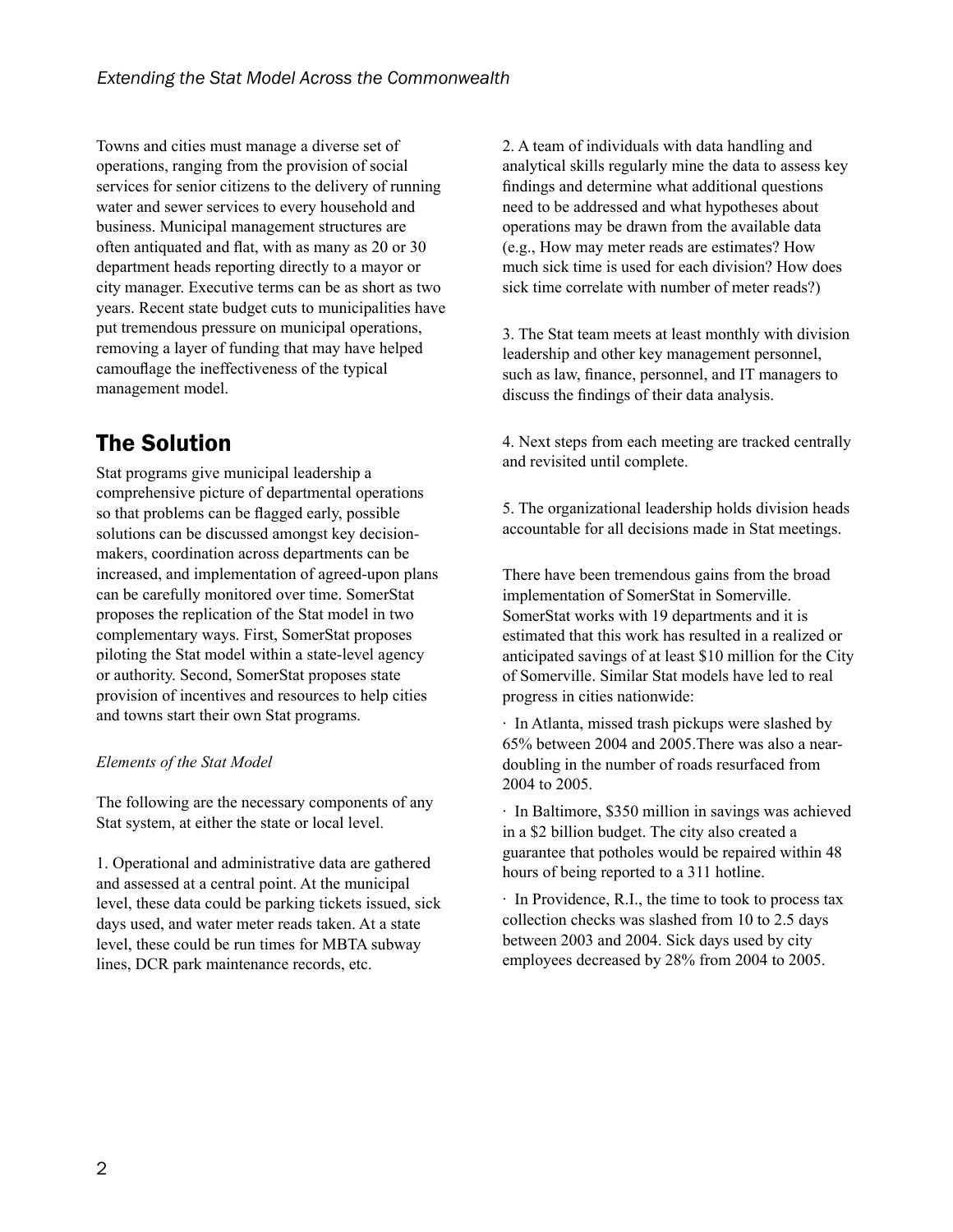$\cdot$  In St. Louis, about \$5 million in overall savings was achieved in a \$410 million annual budget.

 $\cdot$  In San Francisco, \$78 million in savings was achieved from a \$2.4 billion discretionary budget, and a 48-hour pothole guarantee was implemented.

All these applications of the Stat model have led to:

 $\cdot$  Measurable improvements in local service delivery and enhanced efficiency in resource allocation that significantly increases the per dollar impact of any new spending on local aid.

 $\cdot$  Increased public confidence in government operations prompted not only by better operational performance but also by the generation and sharing of new and better data to support public claims of improvement.

· An exchange of ideas amongst municipalities that will help each improve performance and will help the state both find solutions for chronic problems and implement innovations.

#### Relevance to Massachusetts

The City of Somerville's SomerStat office proposes using this powerful model to transform both state and local government practices throughout the Commonwealth. We propose two complemetary applications of the Stat model in Massachusetts:

*1. Commonwealth MassStat*: First, we propose a Stat model at the state level to run an agency or authority of the Commonwealth, particularly one that operates in a data rich environment and faces financial constraints and loss of public trust. Though Martin O'Malley, who pioneered CitiStat in Baltimore, is working to take this model to state government in his new role as Maryland's governor, there are no fully implemented state-level Stat programs.

*2. Municipal MassStat*: Second, we propose creating an incentive for the Commonwealth's municipalities to launch their own Stat programs. This incentive will be combined with a package of technical assistance. Any incentive program should also require municipalities to meet regularly to benchmark their local data against other cities and towns, helping identify common problems and possible regional or state solutions. Ideas for regional- or state-level solutions that arise from municipal Stat meetings and regional data sharing forums will be fed to relevant state agencies, so that local data analysis will ultimate inform state-level reform for chronic governance problems.

#### Conclusion

As the effectiveness of the Stat model becomes more widely known, and as data management systems generate better administrative data, public support for the Stat approach should encourage its expansion throughout the Commonwealth. Over th enext decade, this expansion could include:

Expansion of the Stat Model to School Systems: Schools already have much more data available for analysis than municipalities. This data could drive improved decision-making and performance management. Somerville is currently piloting a SchoolStat program.

 $\cdot$  Increased Sharing of Data: As it becomes easier to link data, it will be possible to share data across agency boundaries, whether between state and local agencies or between now-isolated groups in city governments.